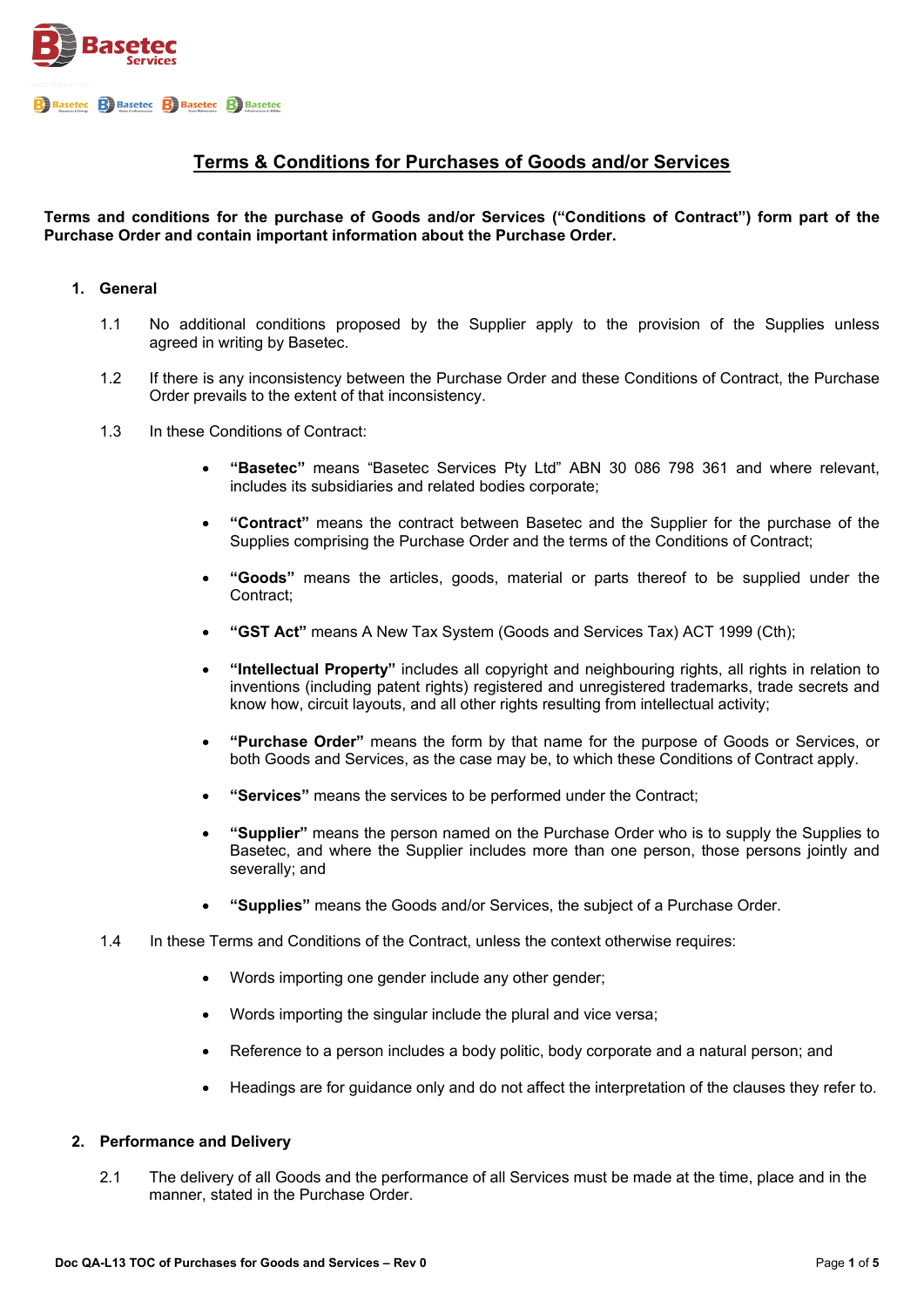- 2.2 Basetec may reasonably specify in writing to the Supplier another time, place or manner for delivery or performance, in which case that other time, place or manner applies in place of that stated in the Purchase Order.
- 2.3 Goods must be packed, marked and labelled to ensure their safe delivery and, if specific packing, marking or labelling is required under the Purchase Order, comply with those requirements.
- 2.4 Time is of the essence.

# **3. Quality and Compliance with Requirements**

- 3.1 The Supplier must provide the Supplies at a high standard with all due skill, care, and diligence.
- 3.2 The Supplier must comply with any requirements relating to the Services as stated in the Purchase Order and all Goods must conform to any specifications relating to Goods as stated in the Purchase Order.
- 3.3 Without limiting clauses 3.1 and 3.2 all Goods must be free from defects in materials and workmanship, be of merchantable quality and be fit for the purpose and all Services must be free from defects in performance, meet their purpose and be complete.

### **4. Inspection and Acceptance**

4.1 Basetec may inspect the performance and outcome of the Services at any time and for that purpose the Supplier must at reasonable times, give Basetec's representatives access to the premises at which the Services are being performed. If there is a defect in the performance of the Services or the Services are not complete, Basetec may by notice require the Supplier to remedy the defect, or complete the Services, at no additional cost to Basetec. If the Services do not meet their purpose or are not in accordance with the Contract, Basetec may by notice require the Supplier to redo the Services at no additional cost to Basetec. Where the Supplier fails to remedy a defect in the performance of the Services, complete the Services, or redo the Services, within 14 days after notification by Basetec under this clause, Basetec may perform, or have performed the necessary work and recover the cost from the Supplier without prejudice to any other rights or remedies Basetec may have.

# **5. Goods**

- 5.1 Basetec may inspect the Goods at any time prior to acceptance and reject any Goods found not to be in accordance with the Contract. After acceptance, Basetec may reject any Goods for non-conformity with the Contract which could not have been discovered by reasonable inspection before acceptance.
- 5.2 Basetec will not be liable to pay for any rejected Goods or for any damages or cost arising from inspection or rejection of Goods.
- 5.3 If Basetec rejects any Goods, the Supplier must, without prejudice to Basetec's rights otherwise arising under the Contract or the general law, comply with a requirement of Basetec to:
	- (a) replace, without cost to Basetec the rejected Goods with goods complying in all respects with the Contract;
	- (b) refund any payments for the rejected Goods; or
	- (c) repair the Goods, on site or otherwise, to the satisfaction of Basetec; and in the case of (a) and (b), remove the rejected Goods at the Supplier's expense.
- 5.4 Without additional cost to Basetec, the Supplier must provide access to the premises and all other necessary assistance for Basetec's representatives to inspect the manufacture of the Goods.
- 5.5 If Basetec requires the Supplier to submit samples of Goods, the Supplier must not proceed to bulk manufacture until Basetec has approved the samples.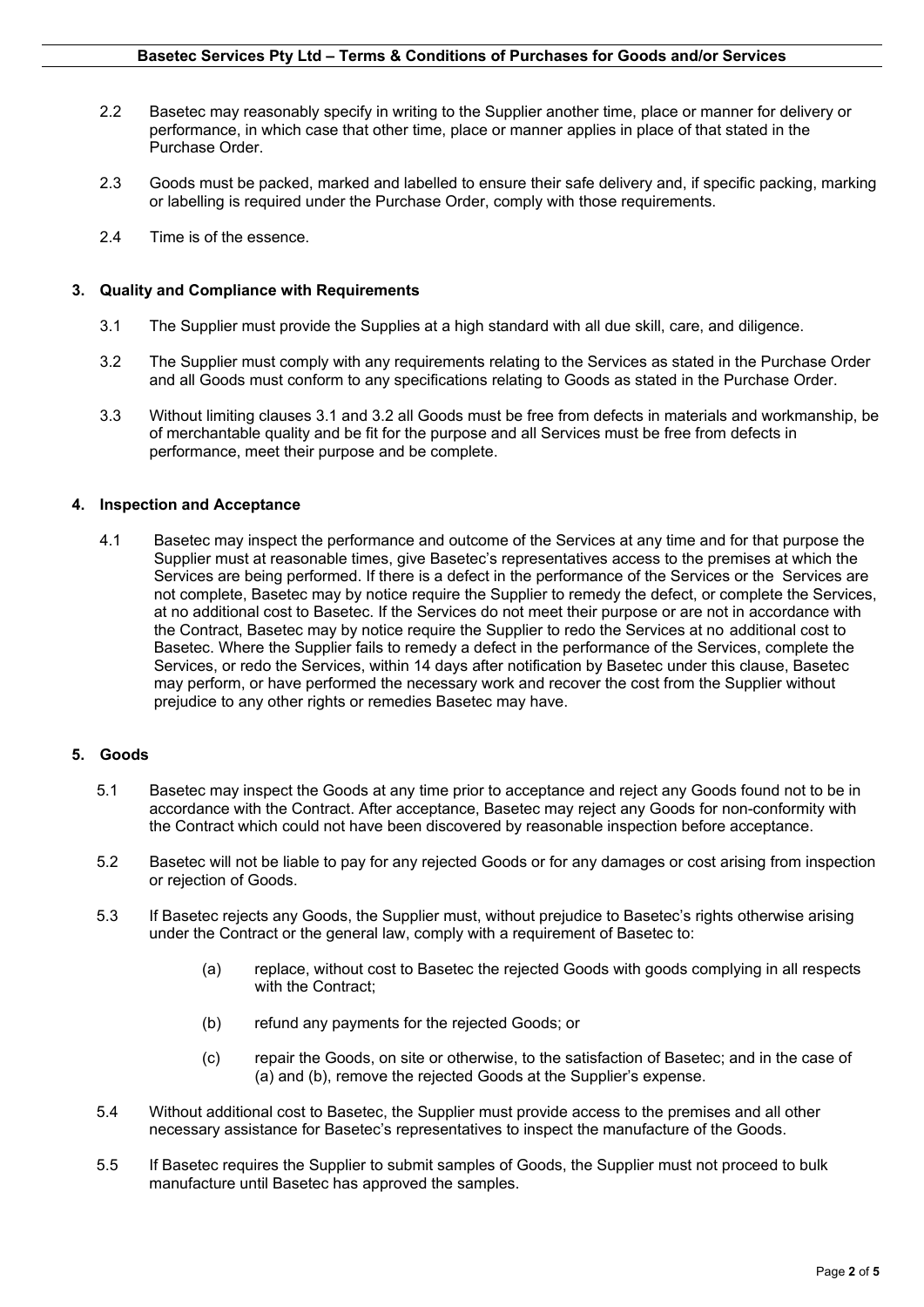### **6. Title**

6.1 Title in, and risk of loss or damage to, the Goods passes to Basetec on delivery.

### **7. Warranty**

- 7.1 If Basetec gives prompt notice of any defect or omission discovered in Goods during any warranty period, the Supplier must correct that defect or omission without delay and at no cost to Basetec.
- 7.2 The Supplier must meet all costs of, and incidental to, the discharge of warranty obligations, including any packing, freight, disassembly and reassembly costs.

#### **8. Inclusive Price**

- 8.1 The price of the Supplies includes:
	- (a) all taxes (including GST) duties and other imposts for which the Supplier is liable;
	- (b) all insurance costs;
	- (c) all amounts payable for the use thereof (whether in the course of manufacture or use of the patents, copyright, registered designs, trademarks, and other Intellectual Property rights);
	- (d) all charges for supply of the Goods or the performance of the Services; and
	- (e) no extra charges for testing, inspection, packaging, delivery or otherwise.

#### **9. GST**

9.1 Unless defined in these conditions capitalised expressions used have the meaning given to those expressions in the GST Act.

### **10. Intellectual Property**

10.1 All Intellectual Property created under the Contract and relating to the Supplies is from the time of creation owned by Basetec.

- 10.2 The Supplier must not use, disclose, copy or reproduce that Intellectual Property except for the purposes of the Contract.
- 10.3 The Supplier must at all times indemnify Basetec its, officers, employees and agents from and against all loss, damage, costs (including legal costs and expenses on a solicitor/ own cost basis) compensation and expenses arising out of the infringement or alleged infringement of any Intellectual Property, by reason of the purchase, possession, or use of the goods or the outcomes of the Services.

#### **11. Assignment and Subcontracting**

11.1 The Supplier must not, without the consent in writing of Basetec assign its rights under the Contract, or subcontract any part of the performance of the Contract.

### **12. Applicable Law**

- 12.1 This Contract shall be constructed and take effect in accordance with the laws in force in the State of South Australia and the Courts of South Australia have exclusive jurisdiction.
- 12.2 The Supplier shall ensure that the work done under this Contract complies with the laws from time to time in force in the state or territory in which the work under the Contract is performed.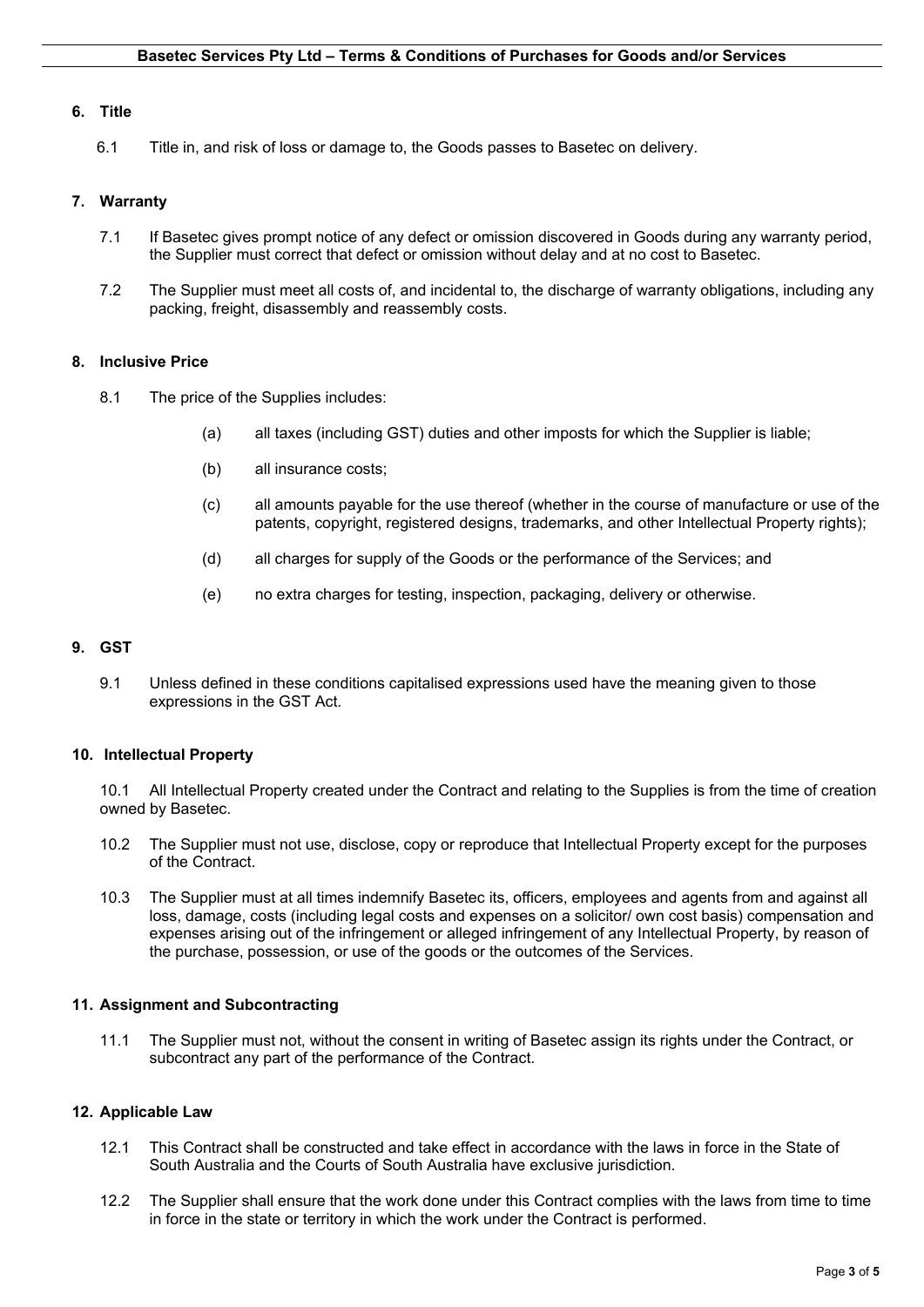# **13. Payment**

- 13.1 Subject to clause 5.2, Basetec must pay for the Supplies no later than the end of the month following; if
	- (a) title in the goods (if applicable) has passed to it and they have been accepted;
	- (b) satisfactory completion of the Services (if applicable); or
	- (c) receipt of a correctly rendered invoice;

whichever is the later.

- 13.2 An invoice will be correctly rendered if it;
	- (a) is addressed in accordance with the Purchase Order;
	- (b) indentifies the Purchase Order;
	- (c) is, where explanation is necessary, accompanied by documentation substantiating the amount claimed; and
	- (d) is, where required by Australian law, accompanied by a valid Tax Invoice within the meaning of the GST Act.

# **14. Termination for Insolvency or Breach**

- 14.1 Without prejudice to its rights at common law, Basetec may by notice in writing to the Supplier terminate the Contract if the Supplier:
	- (a) becomes bankrupt or insolvent, being a partnership, becomes dissolved, makes an assignment of its estate for the benefit of creditors or enters into any arrangement or composition with its creditors or has a receiver or receiver and manager appointed, goes into liquidation, passes a resolution to go into liquidation, otherwise than for the purpose of reconstruction, or becomes subject to any petition or proceedings in a court for its compulsory winding up or becomes subject to supervision of a court either voluntarily or otherwise, or suffers any execution against its assets; or
	- (b) fails:
		- (i) to commence performance of the Contract or to proceed at a rate of progress so as to ensure the due and proper completion of the Contract; or
		- (ii) to take action to remedy a breach or any other obligation under the Contract within seven (7) days of being giving notice by Basetec requiring the Supplier to remedy the breach; or to remedy a breach referred to in this paragraph within fourteen (14) days of being given the notice referred to; or
		- (iii) assigns its rights otherwise than in accordance with the requirements of this Contract.
- 14.2 Where, before termination of the Contract under clause 14.1, Basetec has made any payment in advance on account of the contract price to the Supplier the total amount of that payment must be repaid by the Supplier to Basetec on termination and, if not repaid is recoverable by Basetec from the Supplier as a debt.
- 14.3 If the Contract is terminated under this clause:
	- (a) the parties are relieved from future performance, without prejudice to any right of action that has occurred at the date of termination;